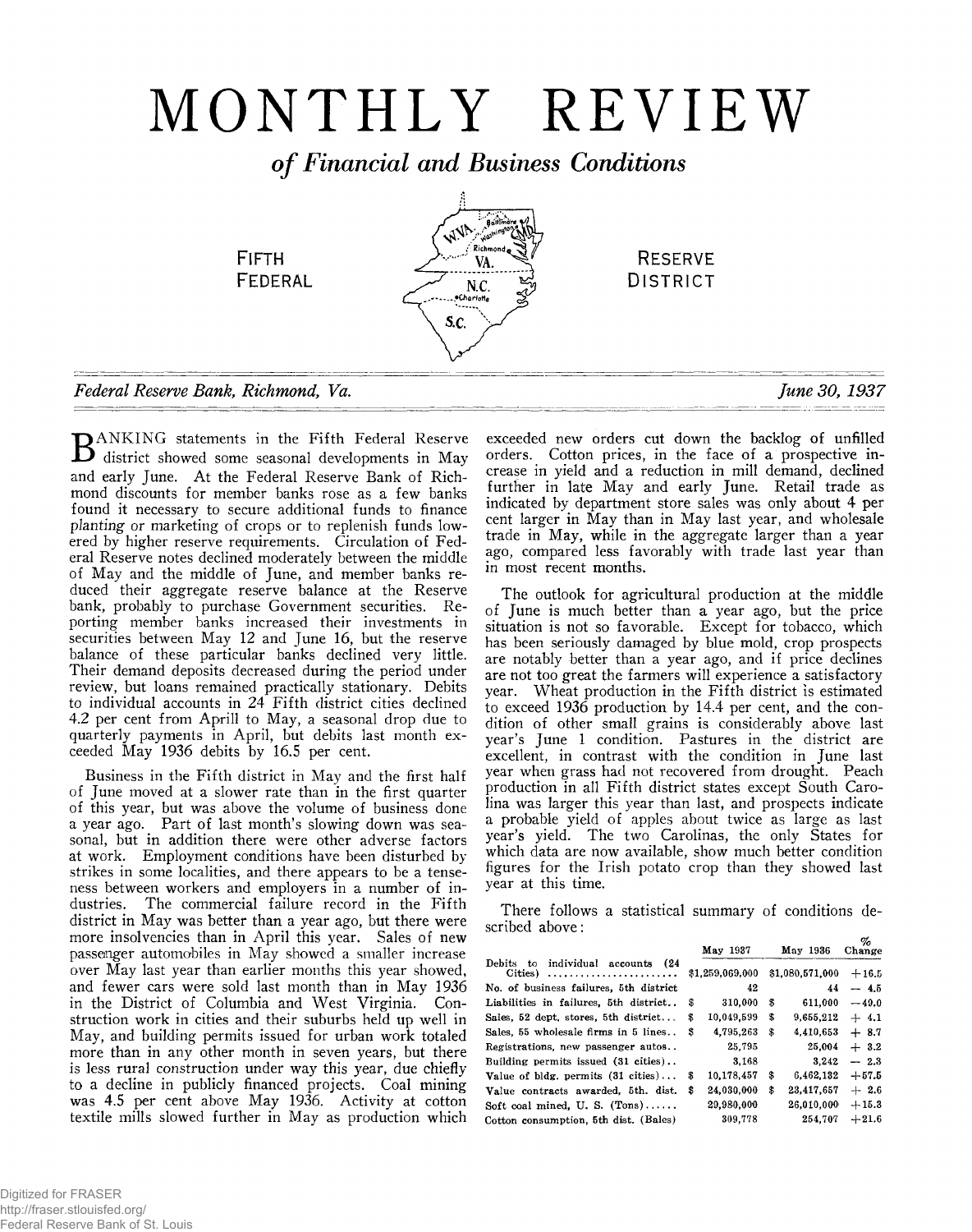## BANKING CONDITIONS

**RESERVE BANK STATEMENT:** A comparison of selected items from statements of the Federal Reserve Bank of Richmond, for the dates indicated, shows a recent increase in discounts, chiefly due to seasonal needs of a few member banks for additional funds with which to finance crop planting or marketing of early farm products. Higher reserve requirements this year make it necessary for more banks to borrow for short periods to make temporary adjustments than a year ago.

|                                                                                                                                                   | 000 omitted |                                                   |    |                                                   |   |                                                   |
|---------------------------------------------------------------------------------------------------------------------------------------------------|-------------|---------------------------------------------------|----|---------------------------------------------------|---|---------------------------------------------------|
| <b>ITEMS</b>                                                                                                                                      |             | June 15<br>1937                                   |    | May 15<br>1937                                    |   | June 15<br>1936                                   |
| Discounts held $\ldots, \ldots, \ldots, \ldots, \ldots$<br>Open market paper<br>Industrial advances<br>Government securities                      |             | 703<br>149<br>2.603<br>133,035                    | \$ | 363<br>149<br>2.667<br>133.035                    | 3 | 123<br>120<br>4.124<br>116,716                    |
| Total earning assets $\dots\dots\dots\dots\dots$<br>Circulation of Fed. Res. notes<br>Members' reserve deposits<br>Cash reserves<br>Reserve ratio |             | 136,490<br>191.564<br>216,530<br>309.709<br>70.39 |    | 136.214<br>195.474<br>226.547<br>302.729<br>69.66 |   | 121.083<br>173,502<br>156.467<br>281.707<br>71.56 |

**STATEMENT OF 41 REPORTING MEMBER BANKS: During** the past month investments rose \$19,111,000, while demand deposits declined \$9,121,000 and borrowing from other banks dropped \$4,500,000 in the regularly reporting banks, other changes in the statement being relatively immaterial. In comparison with figures on June 17 last year, figures on June 16 this year showed increases of \$59,205,000 in loans, \$32,408,000 in reserve balance at the Reserve bank, and \$56,931,000 in demand deposits, while investments in securities decreased \$12,652,000 during the year.

|                                | 000 omitted     |                           |                 |  |
|--------------------------------|-----------------|---------------------------|-----------------|--|
| <b>ITEMS</b>                   | June 16<br>1937 | Mav <sub>12</sub><br>1937 | June 17<br>1936 |  |
|                                | \$241.336       | \$241.505                 | \$182,131       |  |
| Investments in securities      | 403.609         | 384.498                   | 416.261         |  |
| Reserve bal. with $F. R. Bank$ | 132.514         | 134,748                   | 100,106         |  |
| Cash in vaults                 | 16.847          | 19.688                    | 17.647          |  |
| Demand deposits                | 466.501         | 475.622                   | 409.570         |  |
| Time deposits                  | 199.288         | 198.825                   | 193.012         |  |
| Money borrowed                 |                 | 4.500                     |                 |  |

**DEBITS TO INDIVIDUAL ACCOUNTS:** Debits to individual, firm and corporation accounts in member and nonmember banks in 24 Fifth district cities declined \$55,- 846,000, or 4.2 per cent, in May 1937 in comparison with

|                        | May         | April         |     | May         |                          |         | $\%$ of Change |
|------------------------|-------------|---------------|-----|-------------|--------------------------|---------|----------------|
| <b>CITIES</b>          | 1937        | 1937          |     | 1936        |                          | Month   | Year           |
| Maryland               |             |               |     |             |                          |         |                |
| \$<br>Baltimore<br>.   | 354,792     | \$<br>370,813 | \$. | 298,799     |                          | $-4.3$  | $+18.7$        |
| Cumberland             | 9.200       | 9.122         |     | 8.044       |                          | $+$ .9  | $+14.4$        |
| Hagerstown<br>$\cdots$ | 8.692       | 9,309         |     | 7.788       | $\overline{\phantom{0}}$ | 6.6     | $+11.6$        |
| Dist. of Col.          |             |               |     |             |                          |         |                |
| $W$ ashington          | 265,533     | 280,253       |     | 237.754     |                          | $-5.3$  | $+11.7$        |
|                        |             |               |     |             |                          |         |                |
| Virginia               |             |               |     |             |                          |         |                |
| Danville<br>.          | 8,712       | 8.460         |     | 6.448       |                          | $+3.0$  | $+35.1$        |
| $Lynchburg \ldots$ .   | 15.616      | 15.732        |     | 13,493      |                          | - .7    | $+15.7$        |
| Newport News           | 9.430       | 9.954         |     | 8.532       |                          | $-53$   | $+10.5$        |
| Norfolk                | 49,293      | 52.591        |     | 43.807      |                          | $-6.3$  | $+12.5$        |
| $Portsmooth$ ,         | 4.139       | 4.240         |     | 3.849       |                          | $-2.4$  | $+7.5$         |
| $Richard$ ,            | 144.669     | 150.047       |     | 126.029     |                          | $-3.6$  | $+14.8$        |
| Roanoke                | 33.107      | 33,375        |     | 28.171      | $\overline{\phantom{0}}$ | .8      | $+17.5$        |
| West Virginia          |             |               |     |             |                          |         |                |
| Charleston             | 59,127      | 55,157        |     | 41,208      |                          | $+7.2$  | $+43.5$        |
| $H$ untington $\ldots$ | 20,549      | 19.744        |     | 18.926      |                          | $+4.1$  | $+8.6$         |
| North Carolina         |             |               |     |             |                          |         |                |
| Asheville<br>.         | 13,121      | 13.884        |     | 10.701      |                          | $-5.5$  | $+22.6$        |
| Charlotte<br>.         | 59,721      | 62.930        |     | 49.510      |                          | $-5.1$  | $+20.6$        |
| Durham                 | 24,383      | 24,238        |     | 20,079      |                          | $+$ .6  | $+21.4$        |
| Greensboro             | 18,404      | 18,741        |     | 22.321      |                          | $-1.8$  | $-17.5$        |
| Raleigh<br>.           | 34,422      | 40,096        |     | 28,098      |                          | $-14.2$ | $+22.5$        |
| ${\bf W}$ ilmington    | 10.436      | 12.240        |     | 9.848       |                          | $-14.7$ | $+ 6.0$        |
| Winston-Salem          | 39,355      | 42,419        |     | 32.025      |                          | $-7.2$  | $+22.9$        |
| South Carolina         |             |               |     |             |                          |         |                |
| Charleston<br>.        | 18,755      | 19,577        |     | 15,424      |                          | $-4.2$  | $+21.6$        |
| Columbia<br>.          | 27.297      | 28.937        |     | 25.594      |                          | $-5.7$  | $+ 6.7$        |
| Greenville<br>.        | 20.633      | 22,325        |     | 16.958      |                          | $-7.6$  | $+21.7$        |
| $Spartanburg \ldots$   | 9,683       | 10.731        |     | 7.165       |                          | $-9.8$  | $+35.1$        |
| District, 24 Cities    | \$1,259,069 | \$1,314,915   |     | \$1,080,571 |                          | $-4.2$  | $+16.5$        |

debits in April this year, a seasonal drop due to quarterly payments made in early April. On the other hand, debits last month exceeded May 1936 figures by \$178,498,000, or 16.5 per cent, reflecting a larger volume of trade this year. Every reporting city except one shows a higher figure for the 1937 month than for May 1936.

MUTUAL SAVINGS BANK DEPOSITS: In addition to time deposits in 41 reporting member banks, shown elsewhere, 10 mutual savings banks in Baltimore had deposits totaling \$216,298,343 on May 31, 1937. This figure shows a slight decrease from \$216,372,167 on April 30, 1937, but is 4.4 per cent above deposits totaling  $$207,112,843$  on May 31, 1936. A moderate decline in savings deposits usually occurs at vacation time.

## BUSINESS CONDITIONS

EMPLOYMENT: The labor situation in the Fifth district continues unsettled on account of strikes which have occurred in many localities. These disturbances were chiefly local in character, but the psychological effects have been unfortunate and the rate of increase in employment has slowed down materially. Prolonged strikes in other sections of the Nation are beginning to affect workers in the Fifth district by reducing demand for industrial products manufactured in the district. Events of the past few weeks appear to have reduced prospects for employment in industry in the near future, and the outlook is less favorable than it was six weeks ago.

The following figures, compiled for the most part by the Bureau of Labor Statistics from reports submitted by a large number of identical industries, show the trends of employment and payrolls in the Fifth district from March to April 1937, the latest available figures:

|                                                                               |                                              | Percentage change from<br>March to April 1937              |
|-------------------------------------------------------------------------------|----------------------------------------------|------------------------------------------------------------|
| <b>STATES</b>                                                                 | In number In amount<br>on payroll of payroll |                                                            |
| Maryland<br>North Carolina $\ldots \ldots \ldots \ldots \ldots \ldots \ldots$ | $\begin{array}{cc} 0.9 \\ + .6 \end{array}$  | $+ 5.7$<br>$+ 4$<br>$- 4$<br>$-11.8$<br>$+$ 2.2<br>$+$ 4.6 |

COMMERCIAL FAILURES: Business failures in the Fifth Federal Reserve district in May 1937 showed a decrease of 4.5 per cent in comparison with failures in May 1936, and aggregate liabilities involved were 49 per cent lower in the 1937 month. The following figures were reported by *Dun & Bradstreet:*

|                     | <b>PERIOD</b> |                                      | District U.S.  | Number of Failures | District                            | Total Liabilities<br><b>U.S.</b>       |
|---------------------|---------------|--------------------------------------|----------------|--------------------|-------------------------------------|----------------------------------------|
| May<br>April<br>May |               | 1937.<br>1937.<br>1936.              | 42<br>36<br>44 | 834<br>786<br>832  | 310.000<br>s.<br>348.000<br>611.000 | \$8,364,000<br>8.906.000<br>15.375.000 |
|                     |               | $5$ Months, $1937$<br>5 Months, 1936 | 236<br>218     | 3.972<br>4,541     | \$1,942,000<br>4.278.000            | \$46.624.000<br>77.996.000             |

AUTOMOBILE NEW CAR REGISTRATIONS: Sales of new passenger automobiles reflect consumer buying power in two ways, first, by the number of cars sold, and secondly, by the class of cars taken. For example, the following figures collected by *R. L. Polk & Company* of Detroit show that the number of new cars registered in the Fifth district in May 1937 exceeded the number registered in May 1936 by 3.2 per cent, and analysis of detailed fig-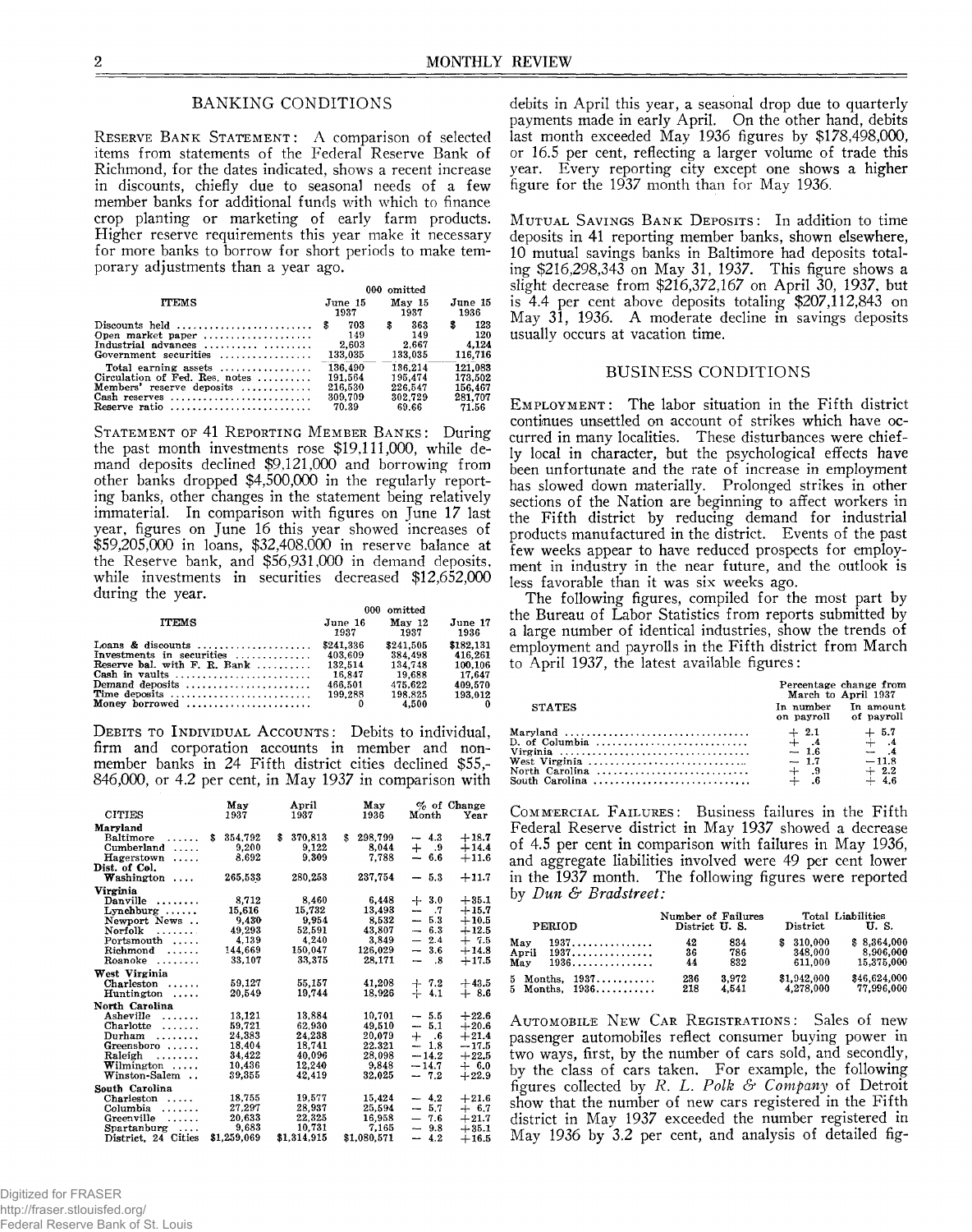ures shows that 65.1 per cent of the cars sold in May this year were the three most popular makes, while in May 1936 sales of the three made up 70.3 per cent of all sales.

| an saics.             |             |             |                                     |         |                           |         |
|-----------------------|-------------|-------------|-------------------------------------|---------|---------------------------|---------|
|                       |             |             | Registrations of New Passenger Cars |         |                           |         |
|                       |             |             | %                                   |         |                           | $\%$    |
| <b>STATES</b>         | May<br>1937 | Mav<br>1936 | Change                              | 1937    | 5 Months 5 Months<br>1936 | Change  |
| Maryland<br>1.1.1.1.1 | 5.179       | 4.954       | $+4.5$                              | 20,809  | 17.688                    | $+17.6$ |
| D. of Col. $\ldots$ . | 3.179       | 3.668       | $-13.3$                             | 13.415  | 14.868                    | $-9.8$  |
| Virginia              | 5.459       | 5,378       | $+1.5$                              | 23.101  | 20.410                    | $+13.2$ |
| West $Va. \ldots$ .   | 3.981       | 4.304       | $-7.5$                              | 15.634  | 14.372                    | $+8.8$  |
| No. Carolina          | 5.301       | 4.321       | $+22.7$                             | 23,993  | 17.745                    | $+35.2$ |
| So. Carolina $\ldots$ | 2,696       | 2.379       | $+13.3$                             | 12,578  | 9,382                     | $+34.1$ |
| District<br>1.1.1.1   | 25.795      | 25.004      | 3.2<br>$+$                          | 109.530 | 94.465                    | $+15.9$ |

CONSTRUCTION: Building in the Fifth Reserve district continues to expand, especially in residential work in and near cities. Permits were issued in 31 Fifth district cities in May 1937 for work estimated to cost \$10,178,457, the highest monthly figure reported since April 1930, and 57.5 per cent larger than \$6,462,132 shown for May 1936. Twenty-two of the 31 cities reported higher figures for May this year than last. Contracts actually awarded, as reported by *F. W. Dodge Corporation,* show a total of \$24,030,000 in the Fifth district in May 1937, an increase of only 2.6 per cent over \$23,417,657 in awards in May 1936, but last year's figure contained a larger number of Government financed or aided projects in rural sections. Of the May 1937 contracts, \$10,766,900, or 45 per cent, went into residential work, compared with 40 per cent in May 1936.

Contract award figures for April 1937 and 1936 are now available by States, and are as follows for the Fifth Reserve district:

|                                                | <b>Construction Contracts Awarded</b> |              |             |  |  |
|------------------------------------------------|---------------------------------------|--------------|-------------|--|--|
| <b>STATES</b>                                  | April 1937                            | April 1936   | $\%$ Change |  |  |
| $Marvland \dots \dots \dots \dots \dots \dots$ | \$5,269,100                           | \$3.943.700  | $+33.6$     |  |  |
| $D.$ of Columbia                               | 4.854.700                             | 2.460.900    | $+97.3$     |  |  |
| Virginia                                       | 10,275,700                            | 5.235.400    | $+96.3$     |  |  |
| West Virginia                                  | 3.596.200                             | 2,246.800    | $+60.1$     |  |  |
| North Carolina                                 | 5,894,500                             | 4,209,800    | $+40.0$     |  |  |
| South Carolina $\ldots, \ldots, \ldots$        | 2,716,100                             | 1,363,700    | $+99.2$     |  |  |
|                                                | \$32,606,300                          | \$19,460,300 | $+67.6$     |  |  |

**COTTON TEXTILES:** Activity in cotton mills continued to decline in May, both in the United States and the Fifth district, but cotton consumption by mills was 26.1 per cent in the United States and 21.6 per cent in the district above consumption in May 1936. Consumption of cotton by states in the district in May 1937, April 1937, and May 1936, in bales, is shown below.

| <b>MONTHS</b> |                                                  | No. Carolina So. Carolina Virginia |         |         | District  |
|---------------|--------------------------------------------------|------------------------------------|---------|---------|-----------|
| May           | $1937\ldots\ldots\ldots\ldots\ldots\ldots\ldots$ | 168.744                            | 125.731 | -15.303 | 309.778   |
| April         | 1937.                                            | 183.425                            | 133.239 | 15.589  | 332,253   |
| May           | 1936.                                            | 136,728                            | 104.326 | 13.653  | 254.707   |
|               | 5 Months, 1937                                   | 896,973                            | 656.014 | 73.776  | 1.626.763 |
|               | 5 Months, $1936$                                 | 717.024                            | 542.407 | 68.723  | 1.328.154 |

On May 20, 1937, the Department of Commerce issued a report on spindle activity in the cotton textile industry for the month of April. On April 30, 1937, there were 26,991,338 spindles in place in the United States, of which North Carolina led all states with 22.5 per cent, and South Carolina was second with 20.9 per cent. The Fifth district as a whole had 45.8 per cent of all spindles in place on April 30. In actual hours of operation per spindle *in place during* April, South Carolina took first rank with 399 hours, against a National average of 340 hours. North Carolina with a record of 348 hours was above the National average, but Virginia with 312 hours was below.

COTTON: Favorable growing weather over most of the cotton belt, unofficial estimates of materially increased acreage, and a falling off in orders for textile products, tended to lower cotton prices during the past few weeks. As a result, the average price for middling grade upland cotton on ten Southern markets dropped from a high of 14.62 cents per pound on April  $2$  to 12.35 cents on June 18.

**Cotton Consumed and On Hand**

|                                  | (Bales)   |             |                     |           |
|----------------------------------|-----------|-------------|---------------------|-----------|
|                                  | May       | May         | Aug. 1 to May 31    |           |
|                                  | 1937      | 1936        | This Year Last Year |           |
| Fifth district states:           |           |             |                     |           |
| Cotton Consumed                  | 309,778   | 254.707     | 3,112820            | 2.488.558 |
| Cotton growing states:           |           |             |                     |           |
| Cotton consumed                  | 558,626   | 447.822     | 5,569,389           | 4,360,023 |
| Cotton on hand May 31 in         |           |             |                     |           |
| Consuming establishments.        | 1,474,396 | 895,080     | .                   |           |
| Storage $\&$ compresses $\ldots$ | 3.482.826 | 5, 152, 116 | .                   |           |
| <b>United States:</b>            |           |             |                     |           |
| $\text{Cotton}$ consumed         | 669.460   | 530.894     | 6.680.343           | 5.188.655 |
| Cotton on hand May 31 in         |           |             |                     |           |
| Consuming establishments         | 1,815,035 | 1,089.784   | .                   |           |
| Storage & compresses             | 3.587.788 | 5.238.974   | .                   | .         |
| Exports of cotton $,,$           | 323.736   | 351.734     | 5.086.093           | 5,518,804 |

Cotton seed received at United States mills between August 1, 1936, and May 31, 1937, totaled 4,454,079 tons, compared with 3,703,562 tons received in the ten months ended May 31, 1936. Of the receipts mentioned, North Carolina mills took 232,808 tons this year and 223,487 tons last year, and South Carolina mills took 220,090 tons and 206,878 tons in the two periods, respectively.

COAL MINING: Total production of bituminous coal in the United States was 29,980,000 net tons in May 1937, an increase of 15.3 per cent over 26,010,000 tons produced in April this year and 4.5 per cent over 28,684,000 tons mined in May last year.

In its June 12 report the Bureau of Mines gave State production figures for April 1937 and 1936, and Fifth district coal states, which dug 35 per cent of the National total, were reported as follows, in tons:

| <b>STATES</b>                        | Production<br>April 1937 | Production<br>April 1936 | Percentage<br>Change |
|--------------------------------------|--------------------------|--------------------------|----------------------|
| West Virginia $\ldots \ldots \ldots$ | 8.305.000                | 8,443,000                | $-1.6$               |
| Virginia                             | 726.000                  | 796.000                  | $-8.8$               |
| Maryland $\ldots$                    | 78.000                   | 130.000                  | $-40.0$              |
| 5th District<br>United States        | 9.109.000<br>26,010,000  | 9,369,000<br>30.454.000  | $-2.8$<br>$-14.6$    |

TOBACCO MANUFACTURING: Production of cigarettes in May 1937 exceeded production in April, the preceding month, but production of cigars, smoking and chewing tobacco, and snuff declined in the later month. Output figures on tobacco products for May 1937 and May 1936 in the United States, according to the report of the Bureau of Internal Revenue, were as follows:

|                          | May 1937       | May 1936       | $\%$ Change |
|--------------------------|----------------|----------------|-------------|
| Smoking & Chewing        |                |                |             |
| Tobacco. Pounds $\ldots$ | 24.639.079     | 24.994.224     | $-1.4$      |
| $Cigareites$ , Number    | 13.069.936.403 | 12.024.856.900 | $+8.7$      |
| Cigars. Number           | 430.628.149    | 419.369.234    | $+2.7$      |
| $Snuff$ , Pounds         | 2.917.691      | 3.106.057      | $-6.1$      |

No State figures were released, but at the rate of production attained by the Fifth district in 1936 the district manufactured approximately 10,978,747,000 cigarettes last month, or 84 per cent of the National total; 12,401,-000 pounds of smoking tobacco and snuff, or 45 per cent of the total; and 47,369,000 cigars, or 11 per cent of the total. Taxes paid to the Federal Treasury on tobacco manufacture totaled \$45,245,852 last month, an increase of 7.3 per cent over \$42,171,318 paid in May 1936.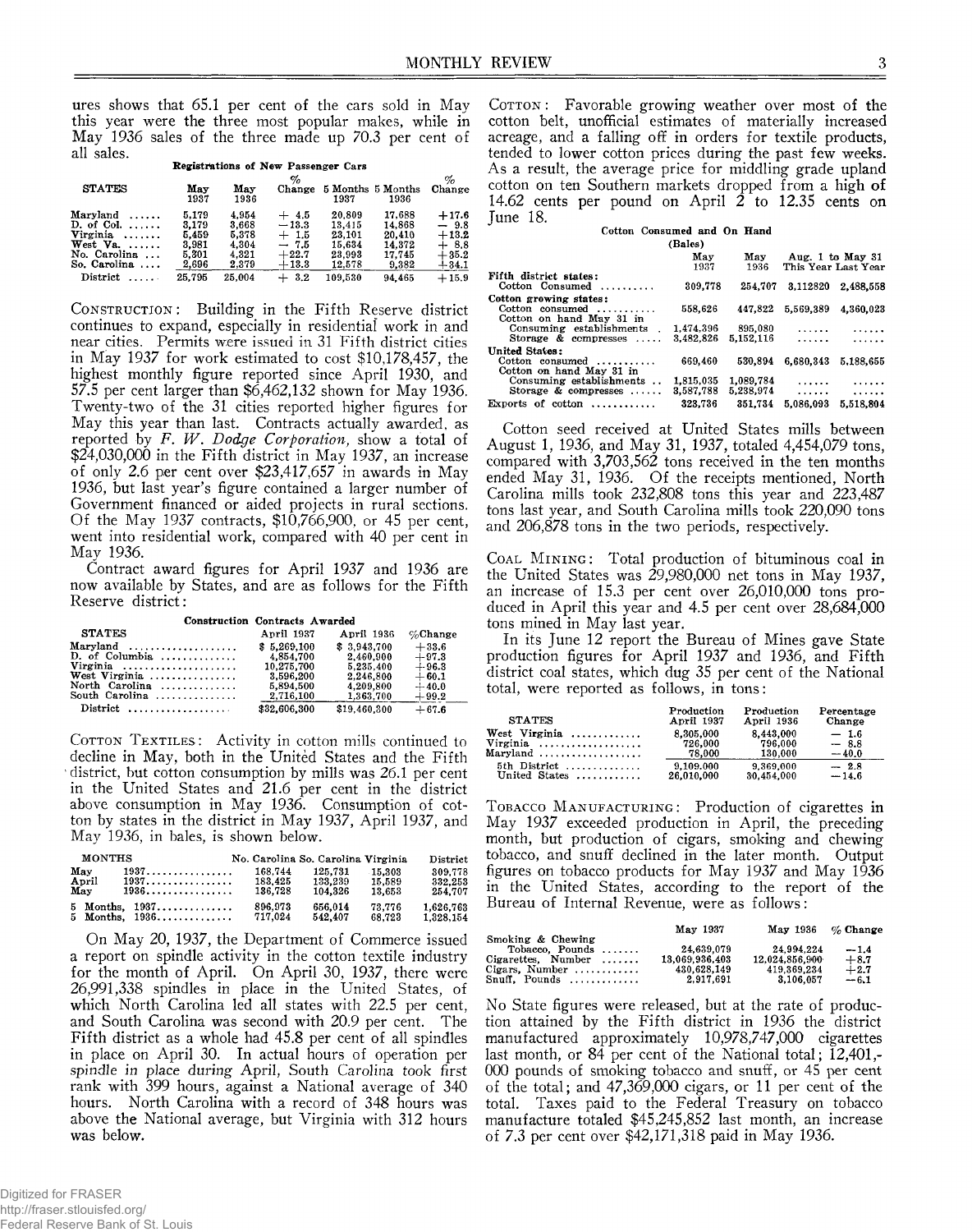## **RETAIL TRADE IN DEPARTMENT STORES:**

|                                                    | Net Sales<br>May 1937<br>comp. with<br>May<br>1936 | Net Sales<br>Jan. 1 to date<br>comp. with<br>same period<br>last year | Stocks<br>May 31, 1937<br>compared with<br>May 31 Apr. 30<br>1936<br>1937 | Ratio May<br>collections<br>to accounts<br>outstanding<br>May 1 |
|----------------------------------------------------|----------------------------------------------------|-----------------------------------------------------------------------|---------------------------------------------------------------------------|-----------------------------------------------------------------|
| Baltimore (7)                                      | $+7.4$                                             | $+8.9$                                                                | $+7.7 - 3.0$                                                              | 31.1                                                            |
| Washington (7)                                     | $-$ .6                                             | $+3.2$                                                                | $+14.8 - 3.9$                                                             | 26.3                                                            |
| Other Cities (14)                                  | $+4.1$                                             | $+9.1$                                                                | $+12.2 - 1.0$                                                             | 31.7                                                            |
| District (28).                                     | $+3.0$                                             | $+ 6.2$                                                               | $+11.5 - 3.0$                                                             | 28.8                                                            |
| Same stores by<br>States, with<br>24 stores added: |                                                    |                                                                       |                                                                           |                                                                 |
| Virginia $(10)$                                    | $+4.3$                                             | $+8.5$                                                                |                                                                           |                                                                 |
| West Va. $(9)$                                     | $+12.1$                                            | $+17.5$                                                               |                                                                           |                                                                 |
| No. Carolina (7)                                   | $+7.9$                                             | $+11.4$                                                               |                                                                           |                                                                 |
| So. Carolina (11)                                  | $+15.6$                                            | $+17.0$                                                               |                                                                           |                                                                 |
| District (52)                                      | $+4.1$                                             | $+7.1$                                                                |                                                                           |                                                                 |

## $W$  **HOLESALE** TRADE, 55 FIRMS:

| <b>LINES</b>                   | May | Net Sales<br>May 1937<br>comp. with<br>Apr.<br>1936 1937 | Net Sales<br>Jan. 1 to date<br>comp. with<br>same period<br>last year | Stocks<br>May 31, 1937<br>compared with<br>1936 1937 | May 31 Apr. 30 | Ratio May<br>collections<br>to accounts<br>outstanding<br>May 1 |
|--------------------------------|-----|----------------------------------------------------------|-----------------------------------------------------------------------|------------------------------------------------------|----------------|-----------------------------------------------------------------|
| Groceries $(21)$ . +13.7 - 8.1 |     |                                                          | $+15.1$                                                               | $+25.0 - 5.0$                                        |                | 111.9                                                           |
| Dry Goods $(7)$ . $-1.9 - 8.1$ |     |                                                          | $+7.2$                                                                | $+56.0 -1.7$                                         |                | 38.9                                                            |
| Shoes $(6)$ , $-1.1$ $-30.7$   |     |                                                          | $+17.7$                                                               | $+30.5 -8.7$                                         |                | 61.0                                                            |
| Hardware $(11) + 22.4 - 4.2$   |     |                                                          | $+25.9$                                                               | $+ 9.5 -2.3$                                         |                | 47.3                                                            |
| Drugs $(10)$ $+10.1$ - 5.1     |     |                                                          | $+11.5$                                                               |                                                      |                | 66.8                                                            |

**Note: All figures in Retail and Wholesale tables represent percentage changes except the collection ratios. Number of reporting firms shown in parentheses.**

# AGRICULTURAL CONDITIONS

**AGRICULTURAL NOTES:** Weather in early May was too cool for best crop development, but the second half of May and the first half of June witnessed warm temperatures and crops improved materially in nearly all sections of the Fifth district. Some crops are late, but they can easily overcome this handicap if growing conditions are favorable the balance of the season. Tobacco prospects have been seriously decreased by blue mold, and there is a scarcity of plants in certain sections, but otherwise the agricultural outlook for production is much better than it was a year ago. There is plenty of moisture in the soil. The price situation is less favorable, but agricultural authorities take the position that increased production for most crops will compensate for lower prices. Probable production figures for wheat are now available, and are as follows for 1937 and 1936, respectively, in Fifth district states: Maryland, 9,234,000 bushels and 8.980.000 bushels; Virginia, 9,310,000 bushels and 7,862,- 000 bushels; West Virginia, 2,262,000 bushels and 2,- 025.000 bushels; North Carolina, 6,648,000 bushels and 5.194.000 bushels; and South Carolina, 1,748,000 bushels and 1,472,000 bushels. The district total production of wheat this year of 29,202,000 bushels is 14.4 per cent larger than the 1936 crop of 25,533,000 bushels.

(Compiled June 21, 1937)